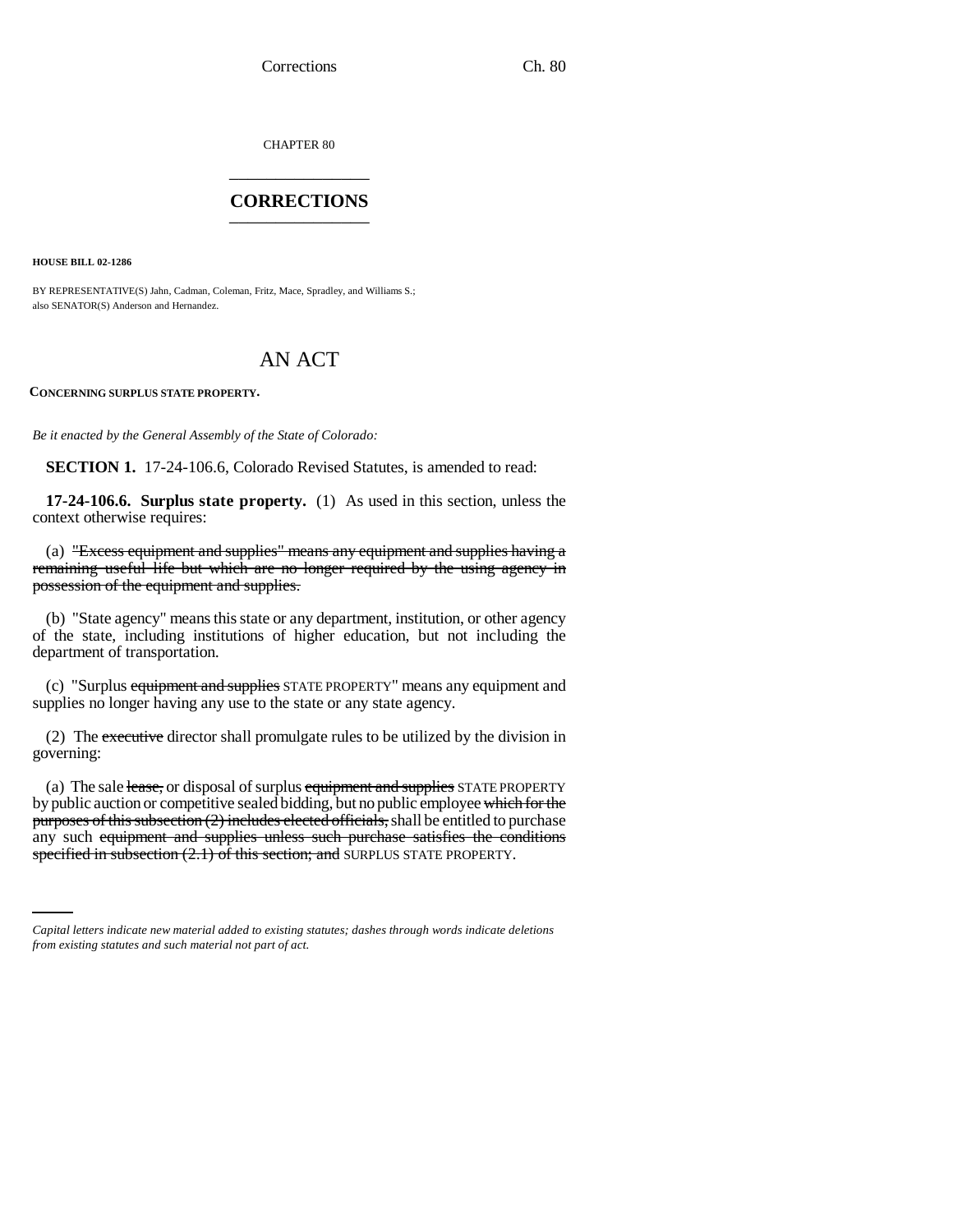### Ch. 80 Corrections

(b) The transfer of excess equipment and supplies.

 $(2.1)$  (a) Items of personal property may not be sold to elected state officials unless they are sold in accordance with all of the following conditions:

(I) Such property shall be declared to be surplus property by the department which purchased it;

(II) Such property shall have historical significance because it was actually used by the elected state official in the performance of his duties;

(III) Such property shall be sold in accordance with such procedures and conditions as may be established by the department which purchased the personal property;

(IV) Such property shall be sold at a price that is equal to or greater than the then-current actual value;

(V) The sale shall be approved in writing by the governor, if the purchase is to be made by an elected state official in the executive branch, or by the executive committee of the legislative council, if the purchase is to be made by a member of the general assembly;

(VI) The proceeds of any such sale shall be deposited in the fund from which the personal property was originally purchased or, if such fund no longer exists, in the general fund, and may be appropriated to defray a portion of the costs of purchasing similar property in the future.

(b) Repealed.

(c) For any chairs described in paragraph  $(b)$  of this subsection  $(2.1)$  not purchased by current or former members of the general assembly, the state historical society shall make efforts to place such chairs in the districts of the members. If the state historical society is unable to find suitable locations for such chairs, the society may dispose of such chairs in a manner befitting their historical significance.

(3) Such rules shall include, but shall not be limited to:

(a) The preparation of an annual inventory by each state agency of its excess and surplus equipment and supplies, whereby notification may be made among such agencies of the availability of excess equipment and supplies A PERPETUAL INVENTORY OF SURPLUS STATE PROPERTY COLLECTED BY THE DIVISION;

(a.5) A PROCEDURE TO INFORM ALL STATE AGENCIES OF THE AVAILABILITY OF SUCH SURPLUS STATE PROPERTY;

(b) Procedures whereby each state agency shall be advised of the availability and shall be required to acquire excess equipment and supplies for any of the agency's needs if such excess equipment and supplies are available and can be reasonably determined to fulfill such needs;

(c) Procedures coordinating, to the extent possible, the programs administered by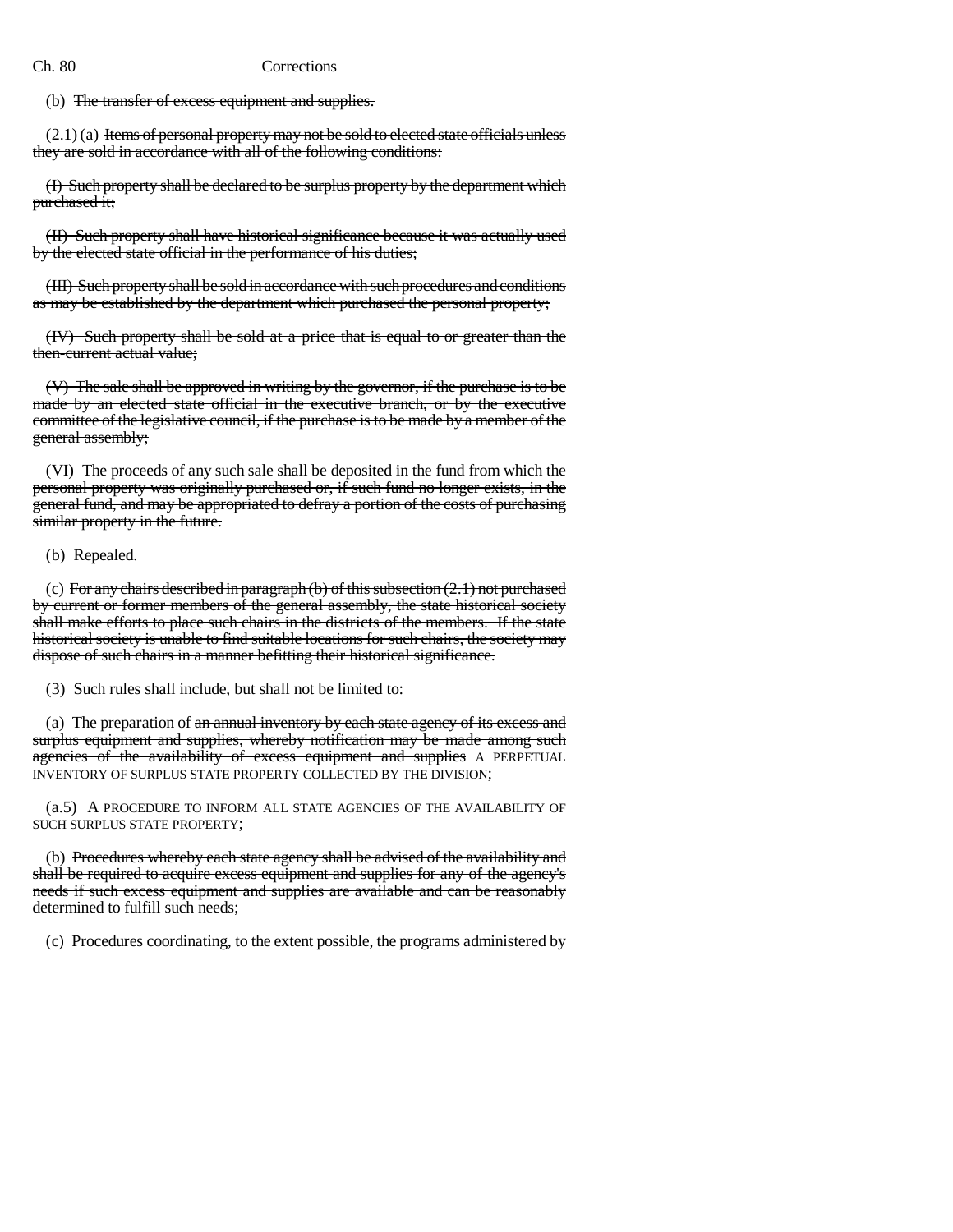the division under section 17-24-106 with the division's responsibility with respect to excess and surplus STATE property;

(d) A procedure whereby  $\frac{any}{3}$  excess or surplus equipment and supplies STATE PROPERTY which are IS not transferred, sold or otherwise disposed of within six months after being received by the division shall be disposed of as soon as possible thereafter.

(4) Any moneys used to cover the administrative costs of the transfer of responsibilities with respect to excess and surplus equipment and supplies SURPLUS STATE PROPERTY from the department of administration to the department of corrections shall be transmitted to the state treasurer, who shall credit the same to the surplus property fund, which fund is hereby created, and such fund shall be subject to appropriation by the general assembly for the purposes of this section.

(5) Any moneys in any accounts or funds administered by the department of administration that are derived from the administration of part 4 of article 82 of title 24, C.R.S., shall be transferred to the surplus property fund.

(6) The division may make changes and assess fees from the recipient of any excess SURPLUS STATE property, which changes or fees shall be limited to reasonable administrative costs of the division incurred in effecting any transfer THE COLLECTION OF SURPLUS STATE PROPERTY. All such fees shall be credited to the surplus property fund.

**SECTION 2.** 17-24-106 (1) (r), Colorado Revised Statutes, is amended to read:

**17-24-106. General powers of the division.** (1) In addition to any other powers granted to the division by this article, the division shall have the following powers:

(r) To utilize the labor services of prisoners in order to receive, repair, and distribute surplus property pursuant to the powers and duties provided in part 4 of article 82 of title 24, C.R.S., and to use such labor services in order to receive, repair, sell, lease, distribute, or otherwise dispose of surplus equipment and supplies STATE PROPERTY and to transfer excess supplies as provided in section 17-24-106.6;

**SECTION 3.** 17-24-113 (3) and (4), Colorado Revised Statutes, are amended to read:

**17-24-113. Business operations and budget.** (3) All revenues collected by the division from the sale of industry goods and services and from the transfer, sale lease, or disposal of excess or surplus equipment and supplies STATE PROPERTY shall be transmitted to the state treasurer, who shall credit the same to a special revolving enterprise account designated as the correctional industries account. All interest derived from the deposit and investment of moneys in the correctional industries account shall be credited to said account. All moneys in said account shall be used for the purchase of requirements necessary for the production of industry goods and services, for the responsibilities set forth in section 17-24-106.6, and for all necessary personnel, in accordance with the annual appropriation by the general assembly; but such account shall not exceed the requirements of activities authorized by this article, as determined necessary by the director, and any excess, upon order of the director,